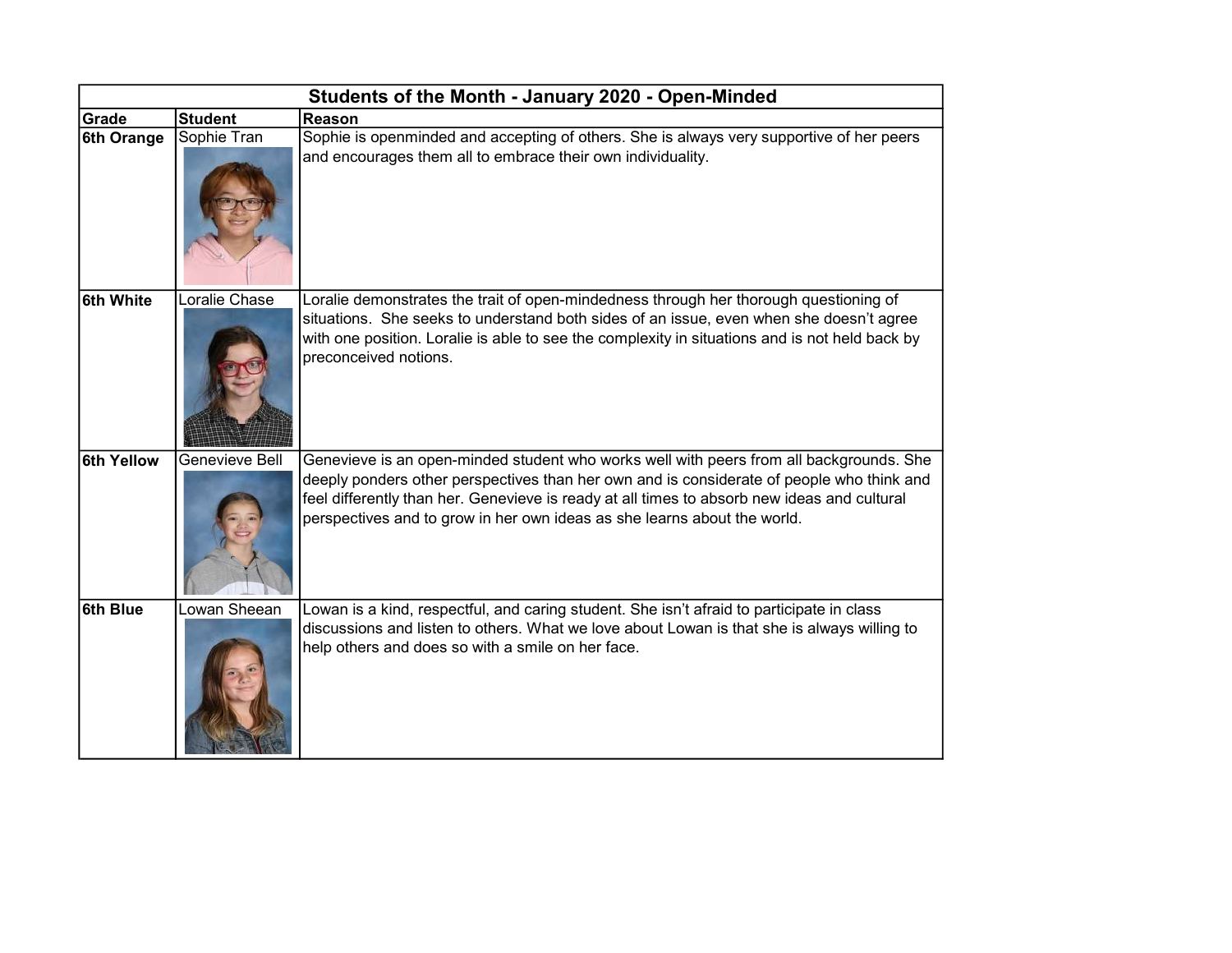| <b>6th Black</b> | Sofia Green | Sofia has an open-minded approach to learning and growing as a student. She shows that<br>she values and appreciates her classmates with her kind and cheerful acceptance of others.<br>She works willingly and effectively with her classmates on group work. She is positive and<br>open to new work and projects. Sofie is a delightful student to have in class.                                                             |
|------------------|-------------|----------------------------------------------------------------------------------------------------------------------------------------------------------------------------------------------------------------------------------------------------------------------------------------------------------------------------------------------------------------------------------------------------------------------------------|
| 7th White        | Logan Day   | Logan Day brings an open mind to each lesson, asking questions and writing reflections that<br>show how willing he is to learn. His interactions are never defensive! He's open to the<br>learning that his teachers provide, and he shows that he takes their feedback to heart when<br>he revises his work.                                                                                                                    |
| 7th Orange       | Kyle Barias | Kyle Barias is willing to work with anyone in the classroom. He listens to others and<br>reevaluates his ideas based on what other have shared. During group discussions he listens<br>to others and freely shares his ideas. He offers his ideas in a non threatening way and his<br>thinking is always evolving. He is kind, respectful, seeks understanding and is willing to try<br>new ways.                                |
| 8th Orange       | Jolan Shaw  | Jolan is open-minded. She listens intently to others' opinions with respect. She is willing to<br>ask questions when another's view may differ from hers, but she appreciates what other<br>people have to say. Jolan clearly understands that every person comes from a unique set of<br>experiences and seems to like hearing about what others have learned. She is always<br>looking for ways to grow from every experience. |